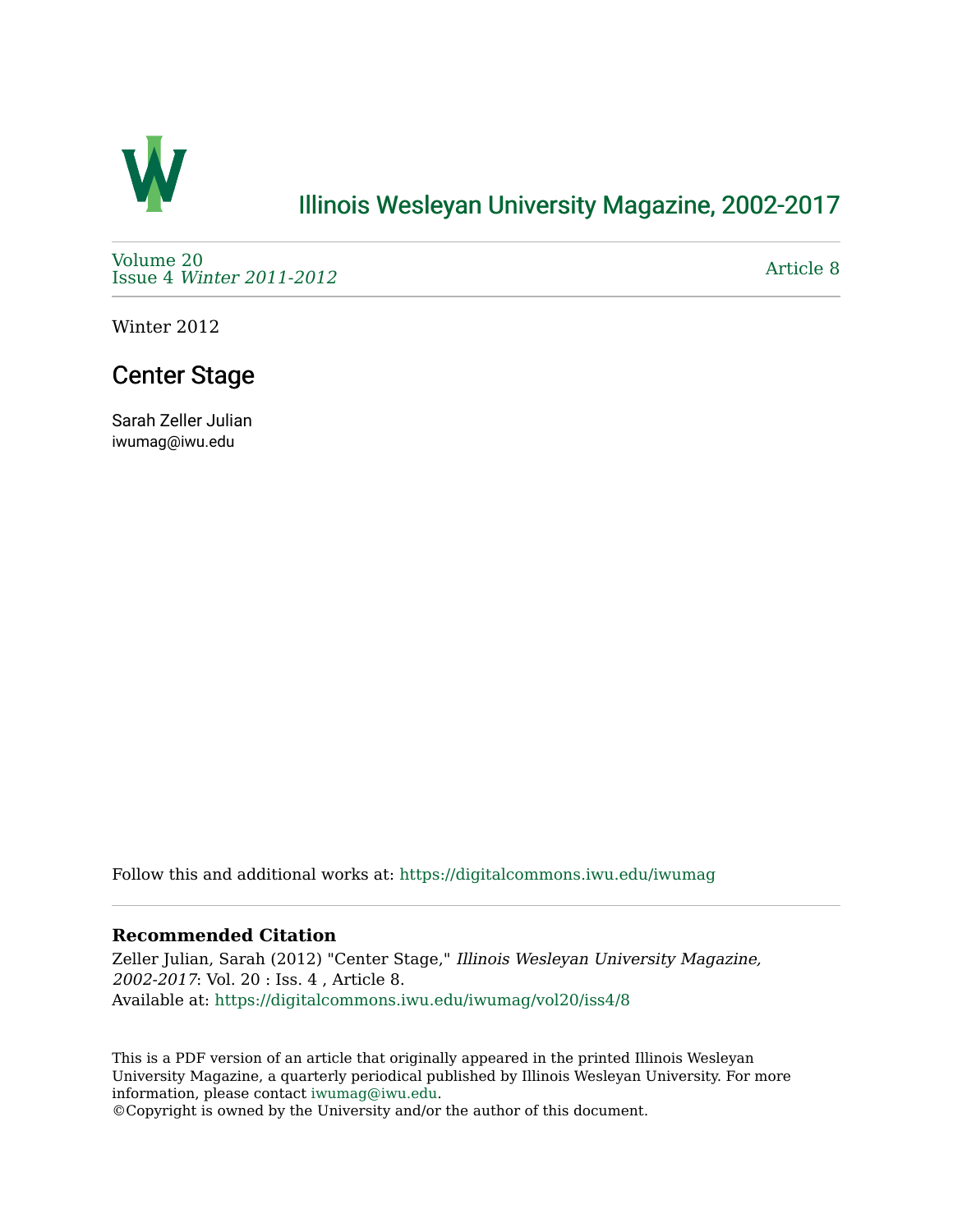# Center Stage

Kate Tombaugh '07 shares highlights from her unexpected career in opera.

#### **Story by SARAH (ZELLER) JULIAN '07**

Kate Tombaugh '07 has loved music all of her life. But even she didn't imagine that she would one day become an opera singer.

She was involved in operas at as a School of Music student, "but even that took a bit of coaxing from my professors," Kate says. "Prior to college, singing was a very regular part of my life, but classical music was a much newer concept for me to grasp. I had always tried to view music's role in my life responsibly; I enjoyed it and wanted it to always be a great part of my life, but never imagined I could make a career in it."

But Kate has, in fact, made a promising career out of her vocal talents. Her burgeoning professional path has taken her around the country and the world, and she returned to Illinois Wesleyan in November to help guide music students who want to follow in her footsteps. Her visit included a guest recital and a speech during the School of Music Convocation.



**In November, Kate Tombaugh visited IWU for a guest recital and speech during the School of Music Convocation.**

Kate decided on a varied repertoire for her recital program, ranging from songs in Italian, French and German, including classics by Mozart and Brahms, to what she calls a "sassy newer English set" by living composer Gary Schocker, whom she met and performed with last year.

The most memorable part of her IWU visit was meeting student musicians. "I found them to have a great curiosity and a thirst for learning that is rampant at IWU and fostered in its classrooms."

In turn, she provided direction to those looking to create a career in music. "I could give a relatable explanation about the auditioning process, applying for programs, looking into graduate schools, beginning professional jobs, all because I am in the midst of it right now," she says. "I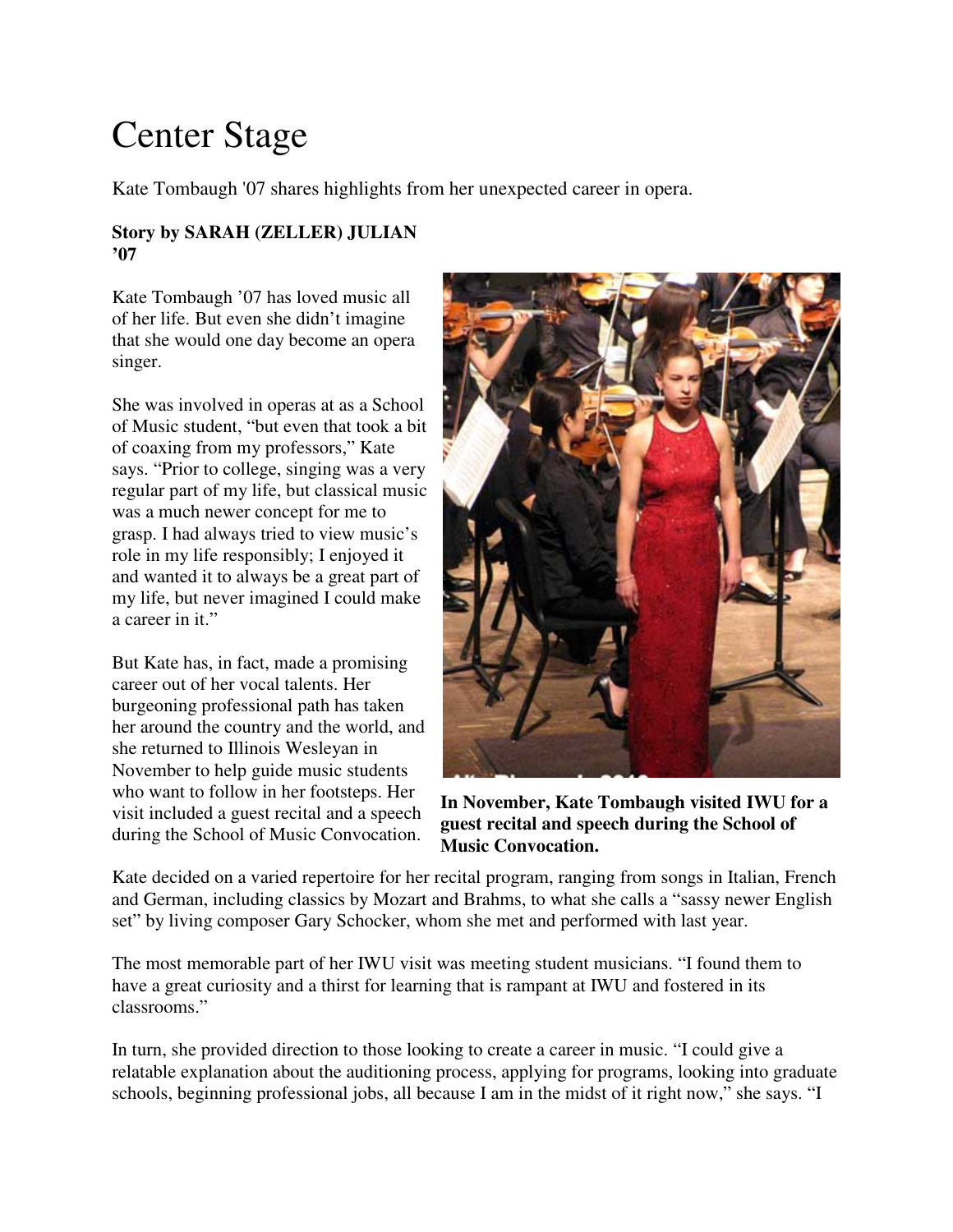wanted the students to believe they have the power to begin forming their careers right now and I wanted to give them some tools to do just that."

Her advice? Be on time, network with others and audition relentlessly. "I tell people who are down with the constant auditioning not to lose hope," Kate says. "My audition with Utah Opera occurred 15th out of 16 auditions during a two-month period while constantly traveling while going to school fulltime while working several part-time jobs and with a fairly busy performance schedule."



**Kate Tombaugh will play the role of Papagena in Mozart's** *The Magic Flute,* **beginning in January**

Kate has had a fast-paced life since graduating from IWU four years ago. A few months after graduation — while holding down a variety of jobs in Bloomington, including teaching voice and waitressing — she auditioned for the Metropolitan Opera National Council and took first place in the competition's district level. She then advanced to a regional competition in Chicago, where she placed third. More importantly, while there she connected with the competition's head judge, who challenged her to think about a future career in vocal performance.

"That night after the competition was done I went home and started thinking, 'I just might actually be able to do this,' and I stayed up all night applying for the

graduate programs she had recommended," Kate recalls.

In the next year, Kate jumped headfirst into the world of opera. She took her first professional job with the Opera Theatre of St. Louis, where she was a Gerdine Young Artist; traveled to Graz, Austria, to participate in the American Institute of Musical Studies Festival; and began her master's degree work at the University of Cincinnati's College-Conservatory of Music.

During the 2010-2011 season, Kate sang as a resident artist with the Salt Lake City-based Utah Opera, portraying Sandmann in a production of Humperdinck's *Hänsel und Gretel*. She then served as an apprentice artist with the Santa Fe Opera, where she performed the role of Dorabella in Mozart's Cosi fan tutte. In January, she begins her role as Papagena in Mozart's *The Magic Flute* with the Santa Fe Concert Association.

As a mezzo soprano, Kate says she sees plenty of opportunities for herself in the field. "There's a longevity for mezzos in opera: lots of different kinds of characters, from cute young girls to old ladies to witches," she says. Plus, opera comes with a built-in learning opportunity; singers are